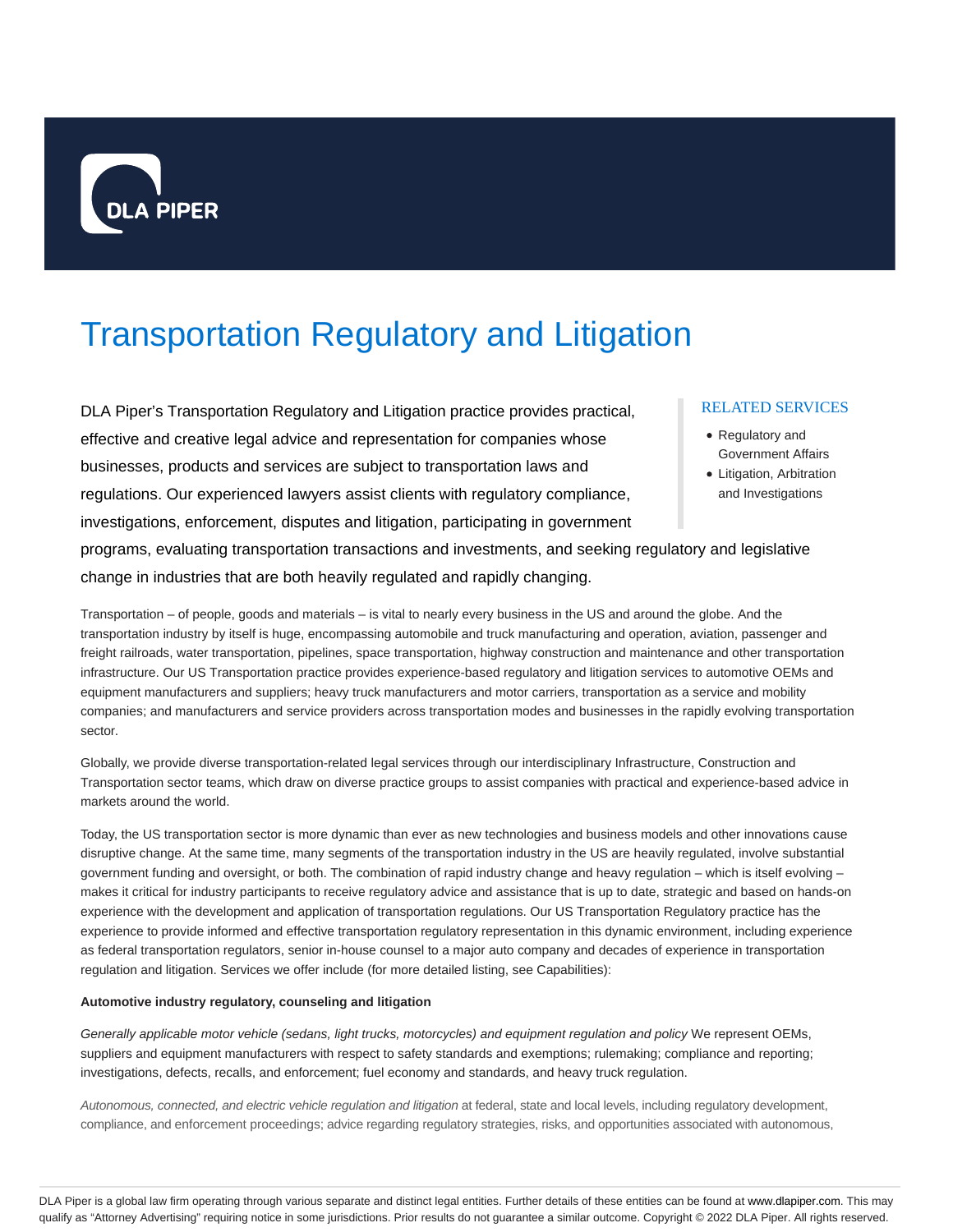connected, and electric vehicles; and assistance with related infrastructure development, funding, and regulatory matters.

**Transportation regulation, counseling and litigation,** including railroad economic and safety regulation; unmanned aircraft systems (i.e., drones) regulation and policy; Federal Highway Administration projects and regulations and other transportation infrastructure projects; transit system regulation, projects, and public funding; high-speed rail projects; and federal transportation and infrastructure projects and programs (including "green" infrastructure, transportation, and energy programs and projects), funding, compliance, and oversight.

# CAPABILITES

Some of the services we provide to the transportation industry, their customers and others include:

### Automotive Industry Regulation, Counseling, and Litigation

**Autonomous, connected, and electric vehicle regulation and counseling** (federal, state, and local) to auto manufacturers, auto sensor and equipment makers, tech companies, AV and automated driving systems developers and manufacturers, startups, and investors.

- Passenger vehicles and light- and heavy-duty trucks and equipment, platooning
- Regulatory advice, strategies, and counseling regarding regulatory risks and opportunities related to autonomous and connected vehicles and their deployment, in an evolving legal environment
- Participation in the development and implementation of regulations governing automated vehicles and other new technologies, including rulemaking, exemptions, and interpretations
- Advanced driver assistance systems
- Evaluation and advice regarding emerging AV crash liability law and response strategies
- Ridesharing, transportation network company, and urban mobility law and regulation
- Regulation of operation and testing of autonomous, connected, and electric vehicles
- Electric vehicles, related regulation and charging infrastructure policy, regulation, and opportunities
- Litigation related to AV and EV regulation, compliance and enforcement
- Advice regarding effects of new transportation technologies, services, and systems on other industries and sectors, including real estate and land use, liability and insurance, data privacy and cybersecurity, connected infrastructure, and supply chain and transportation logistics
- Regulatory advice and analysis regarding transactions, investments, business ventures, partnerships for development and commercialization of autonomous, connected, and electric vehicles and related services. Due diligence.

**Generally applicable motor vehicle (sedans, light trucks, motorcycles) and equipment regulation and policy —**advising and representing OEMs, suppliers, equipment manufacturers and other affected entities with respect to

- Safety standards and exemptions
- Participating in regulatory development, including rulemaking, challenges, and appeals
- Regulatory strategy and analysis
- Regulatory interpretations, guidance, and voluntary standards
- Agency adjudications and court challenges
- Compliance
- Early warning reporting, TREAD Act
- Defect investigations, recalls, and reporting
- Enforcement defense, litigation, and appeals
- Fuel Economy and emissions standards, regulation, enforcement, and litigation